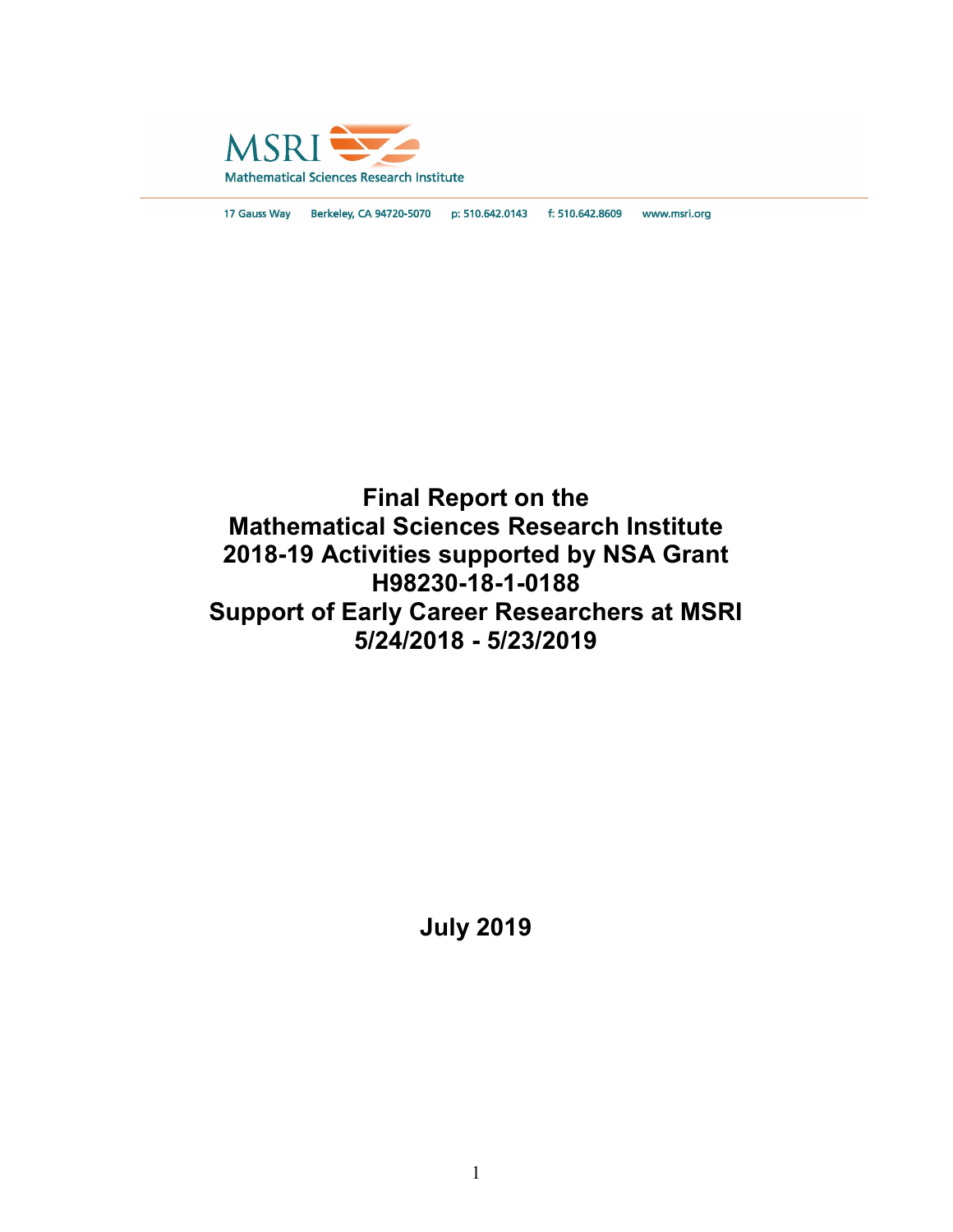# Mathematical Sciences Research Institute NSA Final Report for H98230-18-1-0188

| L. Sa |                                |  |
|-------|--------------------------------|--|
| Ш.    | Overview of Activities 2018-19 |  |
| III.  | <b>Participation Summary</b>   |  |
|       |                                |  |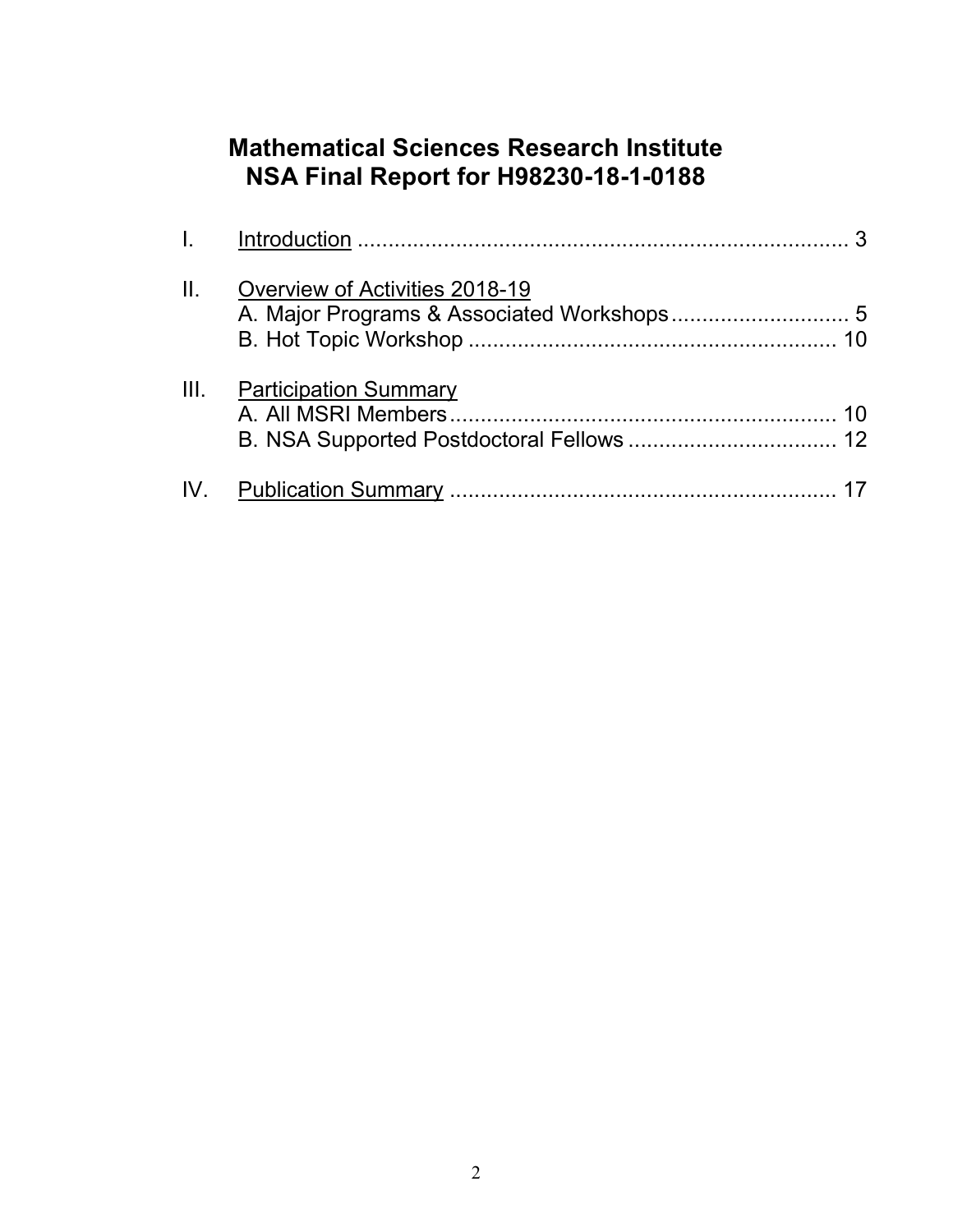#### I. INTRODUCTION

The main scientific activities of MSRI are its Programs and Workshops. MSRI hosts two to four semester-long programs each year. Each program has about forty mathematicians in residence at any given time, including seven to eight graduate students.

Generally, each semester-long program features three workshops. A program begins with a Connections for Women Workshop, which is designed to encourage the participation of women in the research activities of the program. If the area of mathematics is one that traditionally has a large number of women, then the workshop can be used to highlight and to showcase their individual work. However, if the number of women in the field is low, then the workshop is marketed to a wider female audience in an effort to stimulate interest in the area. In addition, another goal is to encourage new connections among the women early in the program as a catalyst for eventual collaborations. This workshop is then followed by an Introductory Workshop, the purpose of which is to introduce the subject to the broader mathematical community. Later during the program, there is a Topical Workshop, which is designed to explore some of the themes of the program in greater depth.

In addition to the scientific workshops that run parallel with the programs, MSRI hosts a Hot Topics workshop. These workshops are intended to explore emerging topics in mathematics. (See Section II.B for a brief summary)

MSRI also hosts and co-hosts Education & Outreach Workshops. These workshops focus on improving the skills of K–12 math teachers. Their descriptions, as well as lists of speakers, talks and participants, can be found on the MSRI web site at http://www.msri.org/web/msri/education/for-k-12-educators.

Another essential activity at MSRI is its series of Summer Graduate Schools, which target advanced graduate students in mathematics. During the summer of 2018, MSRI hosted four on-site and four off-site Summer Graduate Schools, with themes ranging from derived geometry to representations of high dimensional data. A complete description can be found at:

http://www.msri.org/web/msri/scientific/workshops/summer-graduate-school.

Each summer since 2007, MSRI has hosted a summer research experience (MSRI-UP) for undergraduate students with the aim of increasing the number of Ph.D.'s among members of under-represented groups. These summer schools are co-funded by the NSA and the NSF. The 2018 MSRI-UP, Mathematics of Data Science, was a successful and popular school, with 18 undergraduate participants. Since MSRI-UP is funded by an independent NSA grant, its report will be filed separately. More information about MSRI-UP can be found at http://www.msri.org/web/msri/education/for-undergraduates/msri-up.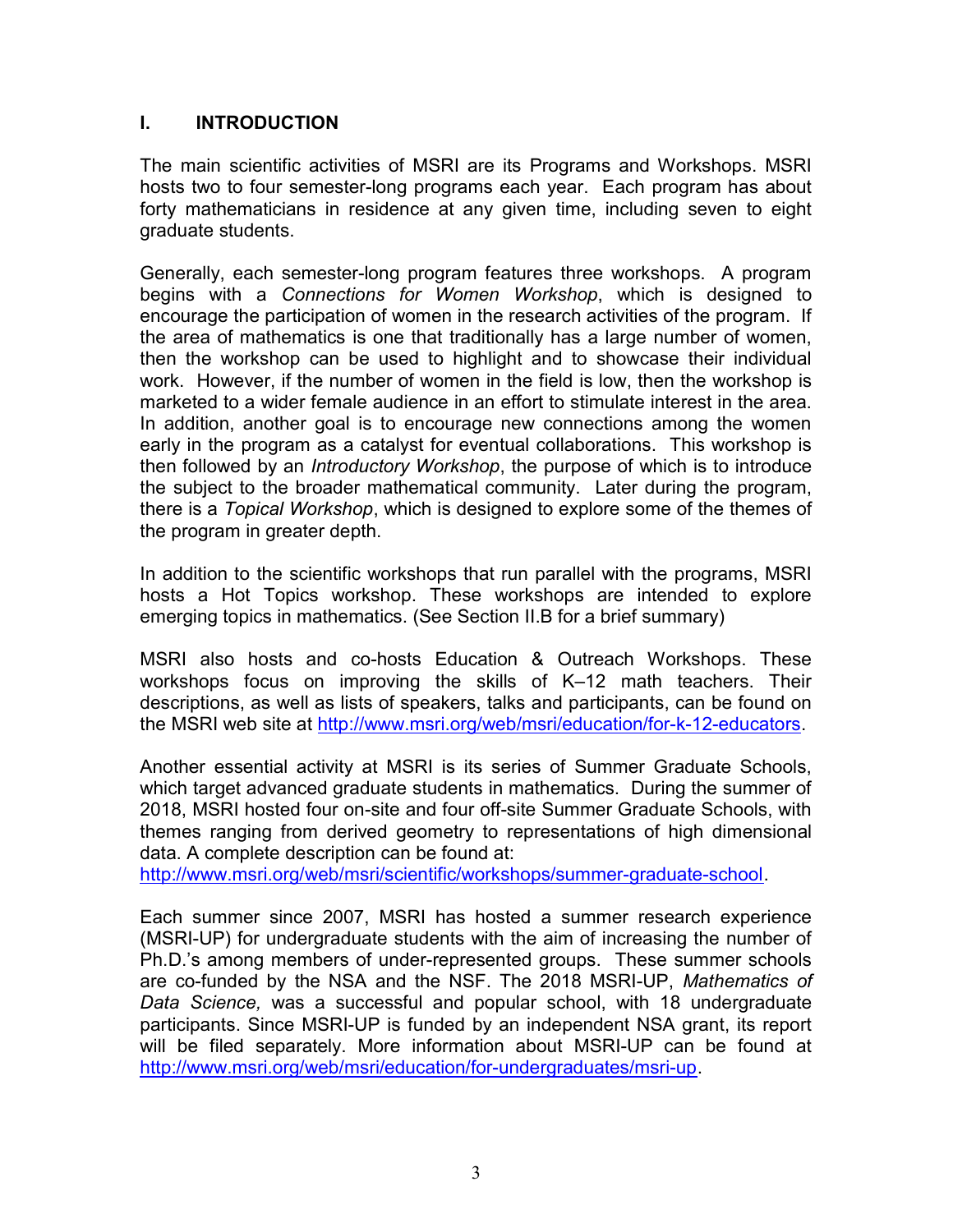The MSRI project, Summer Research for Women in Mathematics (SWiM), is part of MSRI's overall activities aimed at strengthening the mathematical sciences by facilitating research and professional activities leading to or enhancing successful, productive careers. The SWiM project provides space and funds for groups of 2-6 women researchers to work on a research project for 2-3 weeks at MSRI during the summer. These are research projects that have already been started, perhaps at a conference such as Women in ... or could be freestanding activities. Originally started in the summer of 2017, the 2018 SWiM program received applications from 22 groups (totaling 88 women) and was able to accept 20 women forming 6 groups ranging in size from 2 to 5. More information concerning SWiM can be found at

http://www.msri.org/web/msri/scientific/summer-research-for-women-in-mathematics

# II. OVERVIEW OF ACTIVITIES 2018-19

The year 2018-19 was an exciting one. In fall 2018, we held a jumbo program: Hamiltonian Systems, From Topology to Applications through Analysis, with lead organizer Albert Fathi (Georgia Institute of Technology). In spring 2019, we held two programs, Derived Algebraic Geometry, led by Bhargav Bhatt (University of Michigan), and Birational Geometry and Moduli Spaces, led by Christopher Hacon (University of Utah). MSRI also hosted a small Complementary Program for mathematicians whose interests were not closely related to the three programs. All programs are briefly summarized in Section II.

There were 260 researchers who participated in these programs. Of those members, there were 32 Postdoctoral Fellows, 63 Organizers & Research Professors, 129 Research Members, and 36 Program Associates (Graduate Students).

The NSA grant H98230-18-1-0188 funded three Postdoctoral Fellows: Connor Jackman who participated in the fall jumbo program, Hamiltonian Systems: From Topology to Applications Through Analysis and Laure Flapan and Paul VanKoughnett who participated in the spring programs, Birational Geometry and Moduli Spaces and Derived Algebraic Geometry respectively.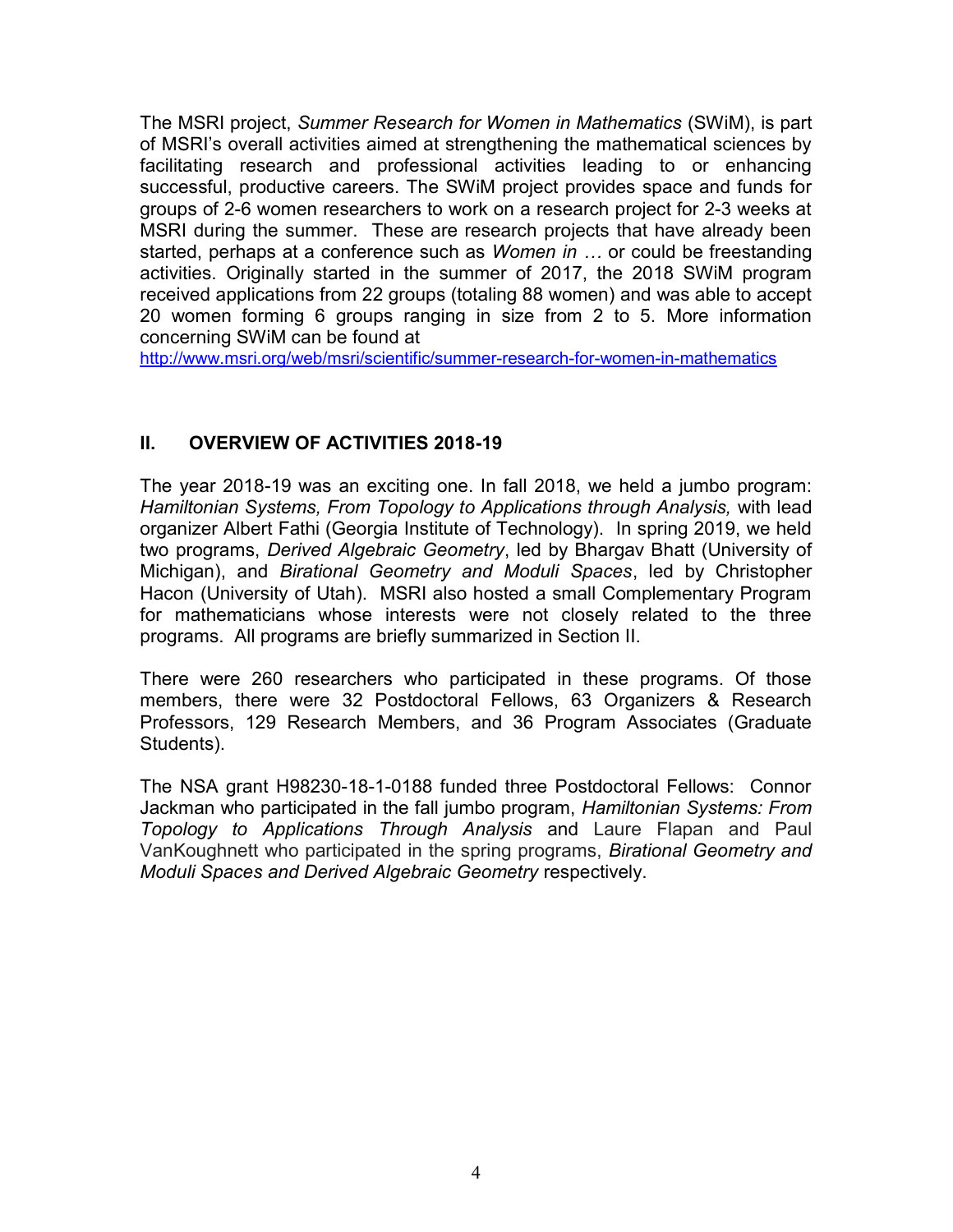# A. Major Programs and their Associated Workshops

In the list of organizers of each activity, an asterisk (\*) denotes lead organizer(s).

# Program 1: Hamiltonian Systems, From Topology to Applications Through Analysis (HST)

August 13, 2018 - December 14, 2018 Organizers: Rafael de la Llave (Georgia Institute of Technology), \*Albert Fathi (Georgia Institute of Technology; École Normale Supérieure de Lyon), Vadim kalsomine (University of Maryland), Robert Littlejohn (University of California, Berkeley), Philip Morrison(University of Texas, Austin), Tere Seara (Polytechnical University of Cataluña (Barcelona)), Sergei Tabachnikov (Pennsylvania State University), Amie Wilkinson (University of Chicago)

The interdisciplinary nature of Hamiltonian systems is deeply ingrained in its history. This program brought together the communities of mathematicians with the community of practitioners, mainly engineers, physicists, and theoretical chemists who use Hamiltonian systems daily. The program covered not only the mathematical aspects of Hamiltonian systems but also their applications, mainly in space mechanics, physics and chemistry.

The mathematical aspects comprise celestial mechanics, variational methods, relations with PDE, Arnold diffusion and computation. The applications concern celestial mechanics, astrodynamics, motion of satellites, plasma physics, accelerator physics, theoretical chemistry, and atomic physics.

The goal of the program was to bring to the forefront both the theoretical aspects and the applications, by making available for applications the latest theoretical developments, and also by nurturing the theoretical mathematical aspects with new problems that come from concrete problems of applications.

Workshops associated with the Hamiltonian Systems program:

# Workshop 1: Connections for Women: Hamiltonian Systems, From Topology to Applications Through Analysis

August 16, 2018 - August 17, 2018 Organizers: Marie-Claude Arnaud (Université d'Avignon), \*Basak Gurel (University of Central Florida), Tere Seara (Polytechnical University of Cataluña (Barcelona)

This workshop featured lectures on a variety of topics in Hamiltonian dynamics given by leading researchers in the area. The talks focused on recent developments in subjects closely related to the program such as Arnold diffusion, celestial mechanics, Hamilton-Jacobi equations, KAM methods, Aubry-Mather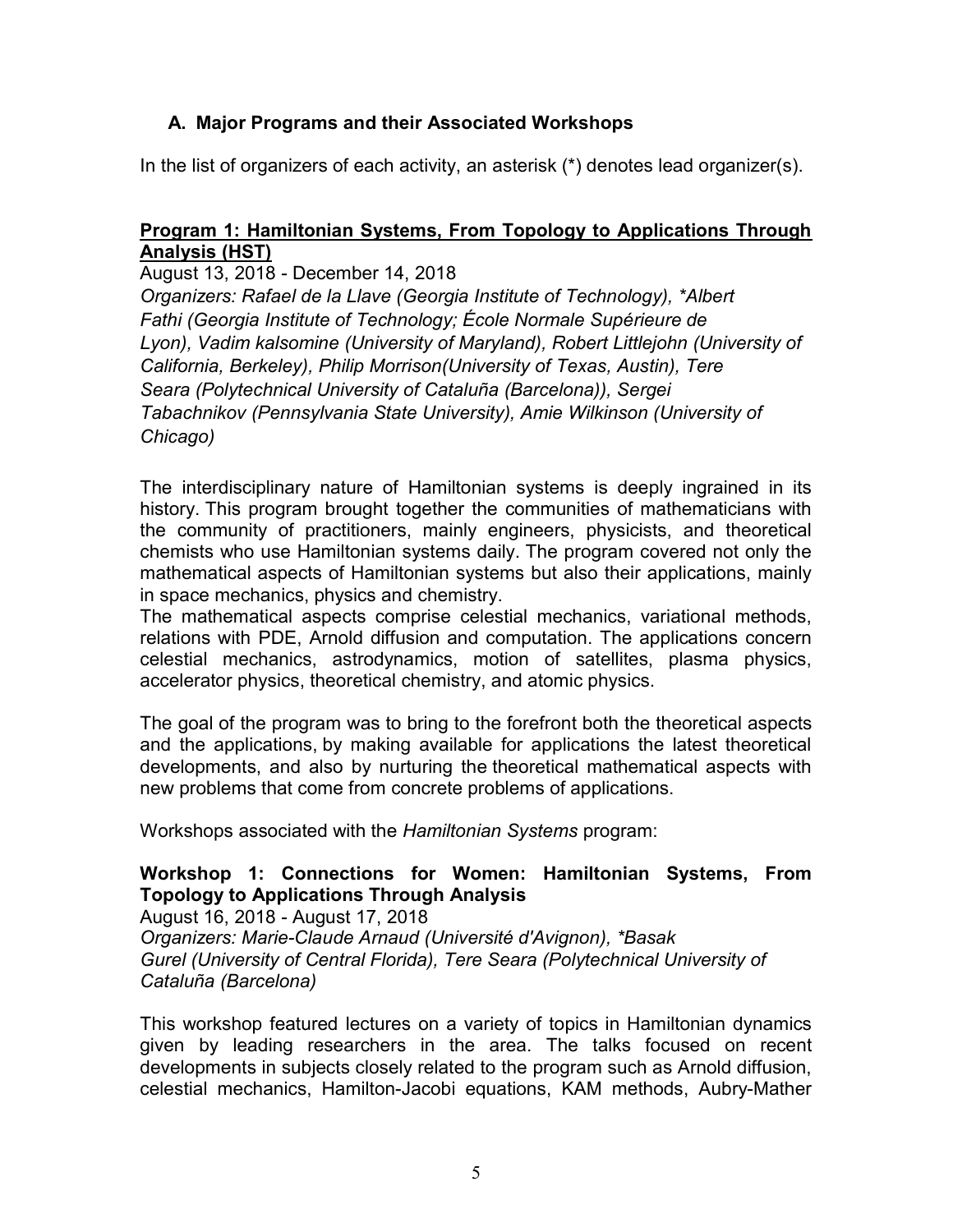theory and symplectic topological techniques, and on applications. The workshop was open to all mathematicians in areas related to the program.

#### Workshop 2: Introductory Workshop: Hamiltonian Systems, From Topology to Applications Through Analysis

August 20, 2018 - August 24, 2018 Organizers: Marie-Claude Arnaud (Université d'Avignon), Wilfrid Gangbo (University of California, Los Angeles), \*Vadim Kaloshin (University of Maryland), Robert Littlejohn (University of California, Berkeley), Philip Morrison (University of Texas, Austin)

The introductory workshop covered the large variety of topics of the semester: weak KAM theory, Mather theory, Hamilton-Jacobi equations, integrable systems and integrable planar billiards, instability formation for nearly integrable systems, celestial mechanics, billiards, spectral rigidity, Astrodynamics, motion of satellites, Plasma Physics, Accelerator Physics, Theoretical Chemistry, and Atomic Physics.

The workshop consisted of approximately 18 lectures which introduced the main topics relevant to the semester. That left time for discussions and exchange between the participants.

## Workshop 3: Hamiltonian Systems, From Topology to Applications Through Analysis I

#### October 08, 2018 – October 12, 2018

Organizers: Alessandra Celletti (Seconda Università di Roma "Tor Vergata''), Rafael de la Llave (Georgia Institute of Technology), Diego del-Castillo-Negrete (Oak Ridge National Laboratory), Lawrence Evans (University of California, Berkeley), \*Philip Morrison (University of Texas, Austin), Sergei Tabachnikov (Pennsylvania State University), Amie Wilkinson (University of Chicago)

This was a main workshop of the program "Hamiltonian Systems, From Topology to Applications through Analysis" and was a companion to the workshop in November 26-30. Both workshops featured current developments pertaining to finite and infinite-dimensional Hamiltonian systems, with a mix of rigorous theory and applications. A broad range of topics was included, e.g., existence of and transport about invariant sets (Arnold diffusion, KAM, etc.), techniques for projection/reduction of infinite to finite systems, and the role of topological invariants in applications.

#### Workshop 4: Hamiltonian Systems, From Topology to Applications Through Analysis II

November 26, 2018 – November 30, 2018

Alessandra Celletti (Seconda Università di Roma "Tor Vergata''), Rafael de la Llave (Georgia Institute of Technology), Diego del-Castillo-Negrete (Oak Ridge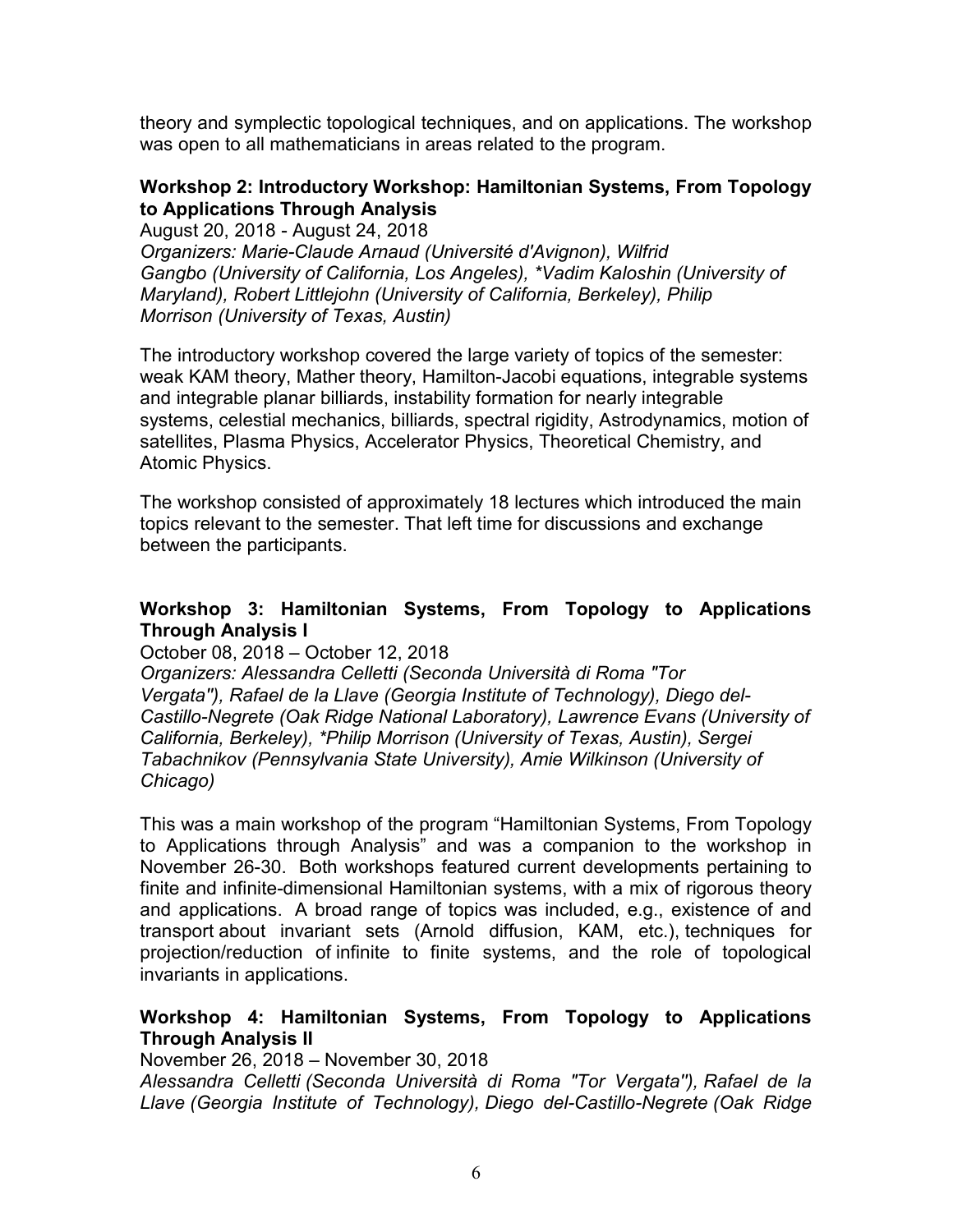National Laboratory), Lawrence Evans (University of California, Berkeley), \*Philip Morrison (University of Texas, Austin), Sergei Tabachnikov (Pennsylvania State University), Amie Wilkinson (University of Chicago)

This was a main workshop of the program "Hamiltonian Systems, From Topology to Applications Through Analysis." It featured current developments pertaining to finite and infinite-dimensional Hamiltonian systems, with a mix of rigorous theory and applications. A broad range of topics was included, e.g., existence of and transport about invariant sets (Arnold diffusion, KAM, etc.), techniques for projection/reduction of infinite to finite systems, and the role of topological invariants in applications.

## Program 2: Birational Geometry and Moduli Spaces (BGMS)

January 22, 2019 – May 24, 2019

Organizers: Antonella Grassi (University of Pennsylvania), \*Christopher Hacon (University of Utah), Sándor Kovács (University of Washington), Mircea Mustaţă (University of Michigan), Martin Olsson (University of California, Berkeley)

Birational Geometry and Moduli Spaces are two important areas of Algebraic Geometry that have recently witnessed a flurry of activity and substantial progress on many fundamental open questions. In this program we aimed to bring together key researchers in these and related areas to highlight the recent exciting progress and to explore future avenues of research.

This program focused on the following themes: Geometry and Derived Categories, Birational Algebraic Geometry, Moduli Spaces of Stable Varieties, Geometry in Characteristic p>0, and Applications of Algebraic Geometry: Elliptic Fibrations of Calabi-Yau Varieties in Geometry, Arithmetic and the Physics of String Theory

Workshops associated with the Birational Geometry and Moduli Spaces program:

## Workshop 1: Connections for Women: Derived Algebraic Geometry, Birational Geometry and Moduli Spaces

January 28, 2019 – January 30, 2019 Organizers: Julie Bergner (University of Virginia), \*Antonella Grassi (University of Pennsylvania), Bianca Viray (University of Washington), Kirsten Wickelgren (Georgia Institute of Technology)

This workshop covered different aspects of Algebraic Geometry relating Derived Algebraic Geometry and Birational Geometry. In particular, the workshop focused on connections to other branches of mathematics and open problems. There were several colloquium style lectures as well as shorter research talks. The workshop was open to all.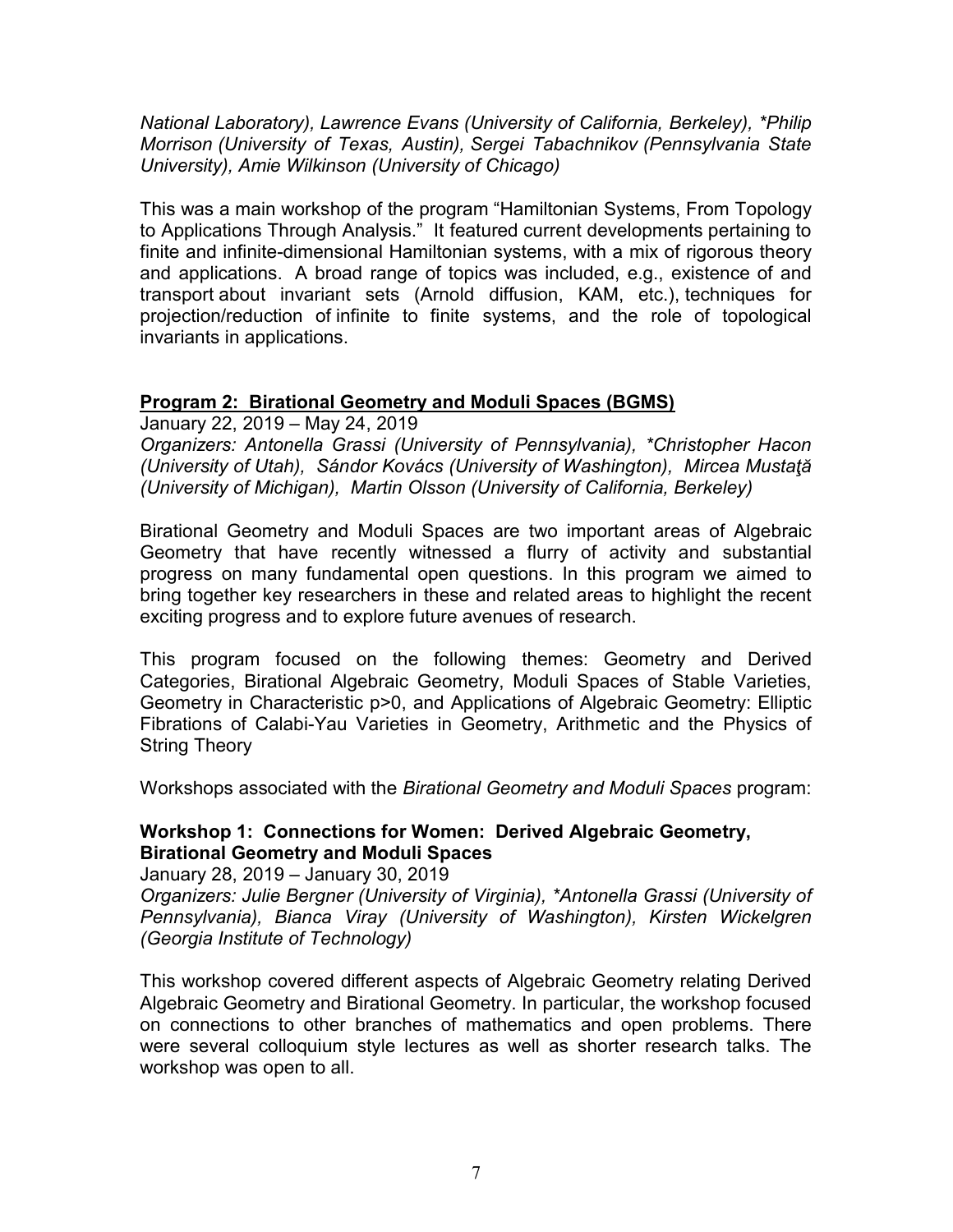#### Workshop 2: Introductory Workshop: Derived Algebraic Geometry and Birational Geometry and Moduli Spaces

January 31, 2019 – February 08, 2019

Organizers: Julie Bergner (University of Virginia), Bhargav Bhatt (University of Michigan), Christopher Hacon (University of Utah), \*Mircea Mustată (University of Michigan), Gabriele Vezzosi (Università di Firenze)

The workshop surveyed several areas of algebraic geometry, providing an introduction to the two main programs hosted by MSRI in spring 2019. It consisted of 7 expository mini-courses and 7 separate lectures, each given by top experts in the field.

The workshop focused on the recent progress in derived algebraic geometry, birational geometry and moduli spaces. The lectures were aimed at a wide audience including advanced graduate students and postdocs with a background in algebraic geometry.

#### Workshop 3: Recent Progress in Moduli Theory

May 06, 2019 – May 10, 2019

Organizers: Lucia Caporaso (Roma Tre University), \*Sándor Kovács (University of Washington), Martin Olsson (University of California, Berkeley)

This workshop focused on presenting the latest developments in moduli theory, including (but not restricted to) recent advances in compactifications of moduli spaces of higher dimensional varieties, the birational geometry of moduli spaces, abstract methods including stacks, stability criteria, and applications in other disciplines.

#### Program 3: Derived Algebraic Geometry (DAG)

January 22, 2019 – May 24, 2019 Organizers: Julie Bergner (University of Virginia), \*Bhargav Bhatt (University of Michigan), Dennis Gaitsgory (Harvard University), David Nadler (University of California, Berkeley), Nick Rozenblyum (University of Chicago), Peter Scholze (Universität Bonn), Gabriele Vezzosi (Università di Firenze)

Derived algebraic geometry is an extension of algebraic geometry that provides a convenient framework for directly treating non-generic geometric situations (such as non-transverse intersections in intersection theory), in lieu of the more traditional perturbative approaches (such as the "moving" lemma). This direct approach, in addition to being conceptually satisfying, has the distinct advantage of preserving the symmetries of the situation, which makes it much more applicable. In particular, in recent years, such techniques have found applications in diverse areas of mathematics, ranging from arithmetic geometry, mathematical physics, geometric representation theory, and homotopy theory. This semester long program was dedicated to exploring these directions further, and finding new connections.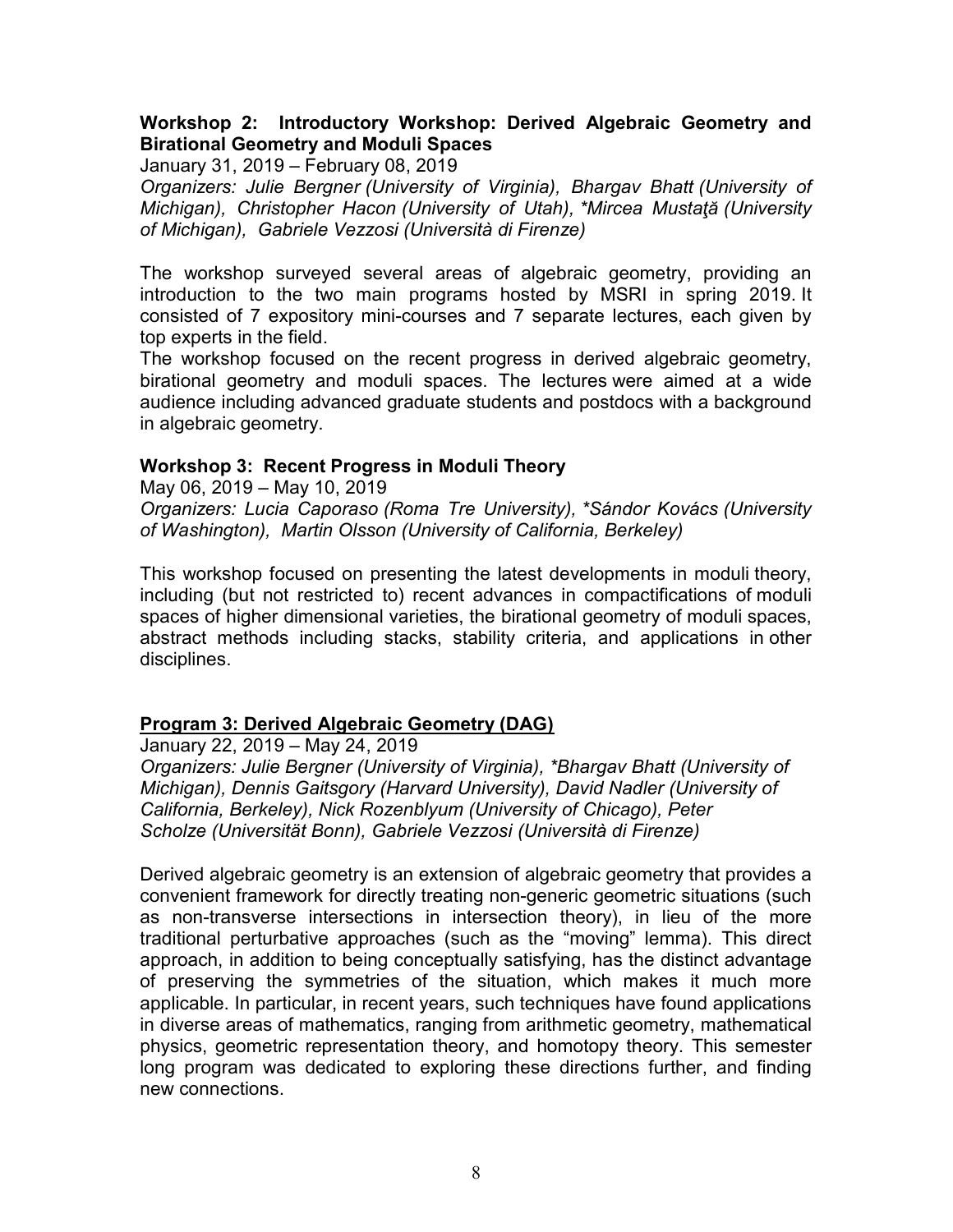Workshops associated with the Derived Algebraic Geometry program:

#### Workshop 1: Connections for Women: Derived Algebraic Geometry, Birational Geometry and Moduli Spaces

January 28, 2019 – January 30, 2019

Organizers: Julie Bergner (University of Virginia), \*Antonella Grassi (University of Pennsylvania), Bianca Viray (University of Washington), Kirsten Wickelgren (Georgia Institute of Technology)

This workshop covered different aspects of Algebraic Geometry relating Derived Algebraic Geometry and Birational Geometry. In particular the workshop focused on connections to other branches of mathematics and open problems. There were several colloquium style lectures as well as shorter research talks. The workshop was open to all.

## Workshop 2: Introductory Workshop: Derived Algebraic Geometry and Birational Geometry and Moduli Spaces

January 31, 2019 – February 8, 2019

Organizers: Julie Bergner (University of Virginia), Bhargav Bhatt (University of Michigan), Christopher Hacon (University of Utah), \*Mircea Mustaţă (University of Michigan), Gabriele Vezzosi (Università di Firenze)

The workshop surveyed several areas of algebraic geometry, providing an introduction to the two main programs hosted by MSRI in spring 2019. It consisted of 7 expository mini-courses and 7 separate lectures, each given by top experts in the field.

The workshop focused on the recent progress in derived algebraic geometry, birational geometry and moduli spaces. The lectures were aimed at a wide audience including advanced graduate students and postdocs with a background in algebraic geometry.

#### Workshop 3: Derived Algebraic Geometry and Its Applications

March 25, 2019 – May 29, 2019

Organizers: Dennis Gaitsgory (Harvard University), David Nadler (University of California, Berkeley), \*Nick Rozenblyum (University of Chicago), Peter Scholze (Universität Bonn), Brooke Shipley (University of Illinois at Chicago)

This workshop brought together researchers at various frontiers, including arithmetic geometry, representation theory, mathematical physics, and homotopy theory, where derived algebraic geometry has had recent impact. The aim was to explain the ideas and tools behind recent progress and to advertise appealing questions. A focus was on moduli spaces, for example, principal bundles with decorations that arise in many settings, and their natural structures.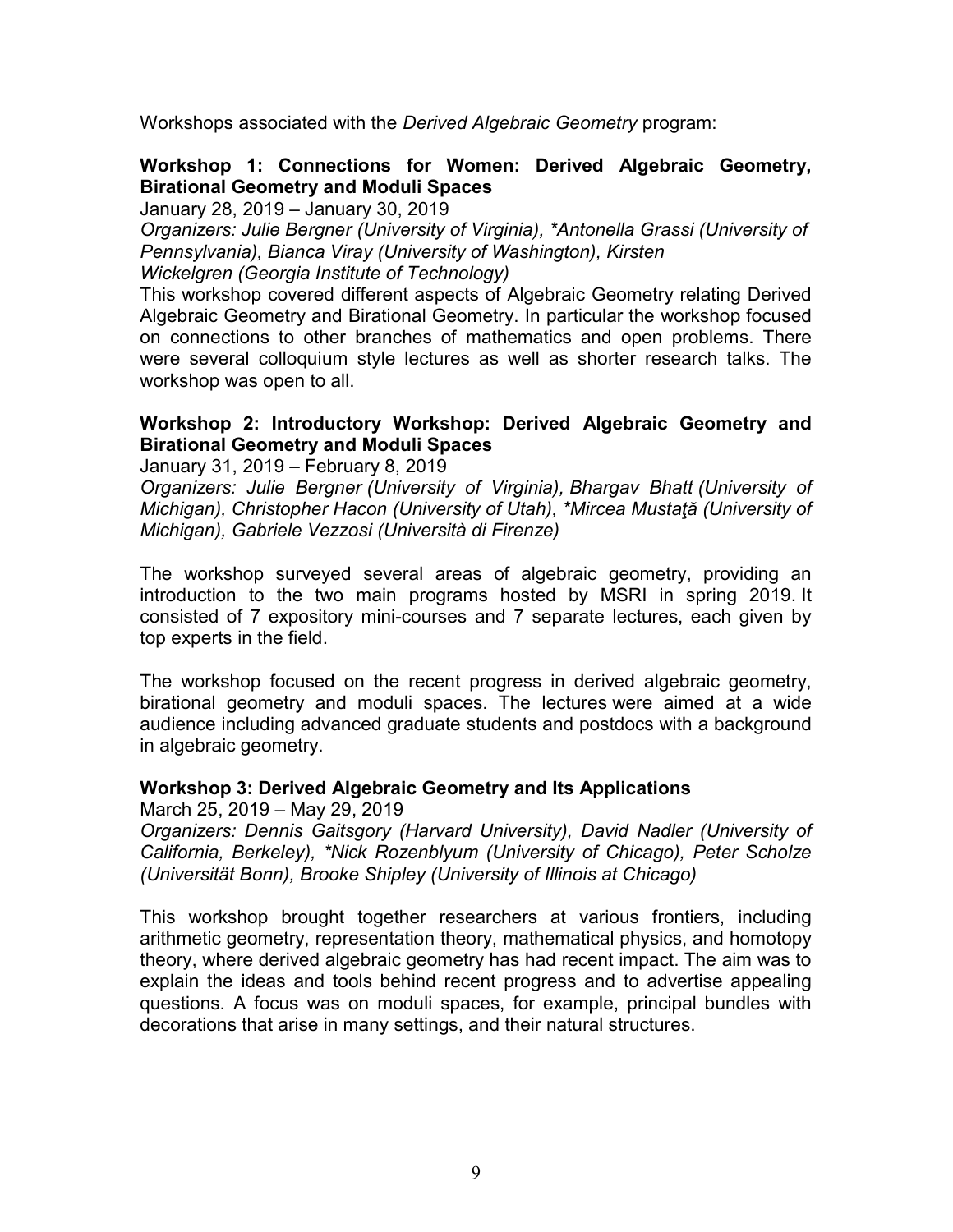## Program 4: Complementary Program (2018-19)

The Complementary Program had a limited number of memberships that were open to mathematicians whose interests were not closely related to the core programs; special consideration was given to mathematicians who were partners of an invited member of a core program.

# B. Hot Topics Workshop

# Hot Topics: Shape and Structure of Materials

October 1, 2018 – October 5, 2018

Organizers: Myfanwy Evans (TU Berlin), \*Frank Lutz (TU Berlin), Dmitriy Morozov (Lawrence Berkeley National Laboratory), James Sethian (University of California, Berkeley), Ileana Streinu (Smith College)

The fascinating and complicated microstructures of materials that are now visible through advanced imaging techniques challenge the frontiers of characterization and understanding. At the same time, developments in modern geometric and topological techniques are beginning to illuminate important features of material structures, while the microstructures themselves and the analysis and prediction of their macroscopic properties are inspiring new directions in pure and applied mathematics. In a collaboration with the Lawrence Berkeley National Laboratory (LBNL), this workshop aimed at intensifying the interaction of mathematicians with material scientists, physicists and chemists on the structural description and design of materials.

# Hot Topics: Recent Progress in Langlands Program

April 8, 2019 – April 12, 2019 Organizers: Mark Kisin (Harvard University), Elena Mantovan (California Institute of Technology), \*Xinwen Zhu (California Institute of Technology)

The purpose of the workshop was to explain Vincent Lafforgue's ground breaking work, constructing the automorphic to Galois direction of the Langlands correspondence for function fields. There were also a number of talks on more recent developments and related results.

# III. PARTICIPATION SUMMARY

# A. All MSRI Members

The table below indicates the number of participants for the major programs and workshops that took place at MSRI during the 2018-19 academic year.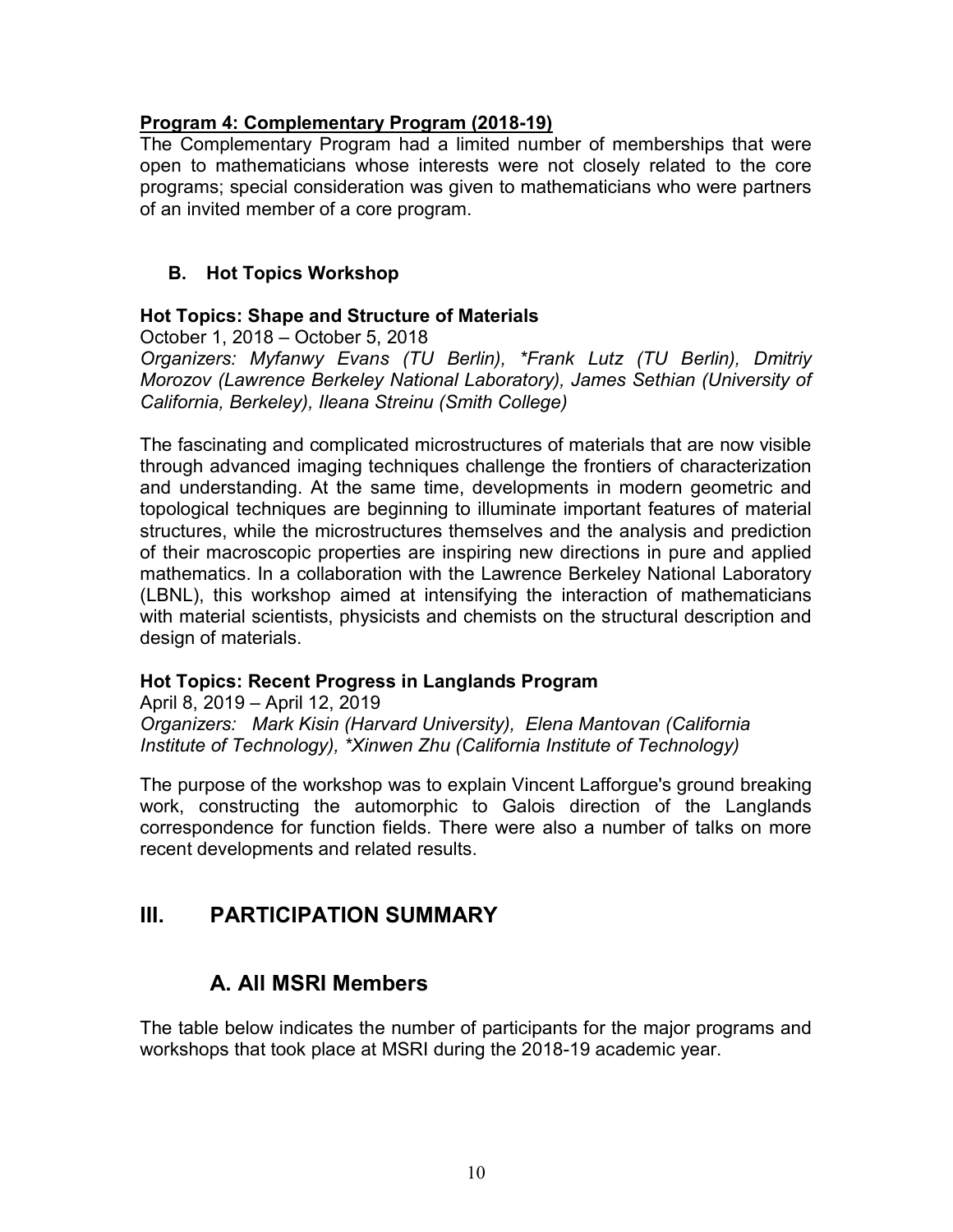| <b>DATES</b>             | <b>ACTIVITY TYPE</b>             | <b>TITLE</b>                                                                                                                | <b>PARTICIPANTS</b> |
|--------------------------|----------------------------------|-----------------------------------------------------------------------------------------------------------------------------|---------------------|
| $6/11/18 - 8/3/18$       | Summer Research                  | Summer Research for Women in<br><b>Mathematics</b>                                                                          | 20                  |
| $6/16/18 - 7/29/18$      | <b>MSRI-UP</b>                   | MSRI-UP 2018: The Mathematics of Data<br>Science                                                                            | 18                  |
| $6/11/18 - 6/22/18$      | <b>Summer Graduate</b><br>School | The $\partial$ -Problem in the Twenty-First<br>Century                                                                      | 35                  |
| $6/11/18 - 6/22/18$      | <b>Summer Graduate</b><br>School | Séminaire de Mathématiques<br>Supérieures 2018: Derived Geometry and<br><b>Higher Categorical Structures in</b><br>Geometry | 34                  |
| $6/17/18 - 6/30/18$      | <b>Summer Graduate</b><br>School | Mathematical Analysis of Behavior                                                                                           | 24                  |
| $6/25/18 - 7/6/18$       | <b>Summer Graduate</b><br>School | <b>Derived Categories</b>                                                                                                   | 56                  |
| $6/25/18 - 7/6/18$       | <b>Summer Graduate</b><br>School | H-principle                                                                                                                 | 15                  |
| $7/1/18 - 7/21/18$       | <b>Summer Graduate</b><br>School | IAS/PCMI 2018: Harmonic Analysis                                                                                            | 36                  |
| $7/3/18 - 7/20/18$       | <b>Summer Graduate</b><br>School | Representations of High Dimensional<br>Data                                                                                 | 53                  |
| $7/23/18 - 8/3/18$       | <b>Summer Graduate</b><br>School | From Sympletic Geometry to Chaos                                                                                            | 33                  |
| <b>Fall 2018</b>         | <b>Scientific</b><br>Program     | Hamiltonian systems, from topology to<br>applications through analysis (HST)                                                | 107                 |
| $8/16/18 - 8/17/18$      | Programmatic<br>Workshop         | Connections for Women: Hamiltonian<br>systems, from topology to applications<br>through analysis                            | 57                  |
| $8/20/18 - 8/24/18$      | Programmatic<br>Workshop         | Introductory Workshop: Hamiltonian<br>systems, from topology to applications<br>through analysis                            | 111                 |
| $10/8/18 - 10/12/18$     | Programmatic<br>Workshop         | Hamiltonian systems, from topology to<br>applications through analysis I                                                    | 123                 |
| $10/1/18 - 10/5/18$      | <b>Hot Topics</b><br>Workshop    | Hot Topics: Shape and Structure of<br><b>Materials</b>                                                                      | 55                  |
| $11/26/18 -$<br>11/30/18 | Programmatic<br>Workshop         | Hamiltonian systems, from topology to<br>applications through analysis II                                                   | 95                  |
| Spring 2019              | <b>Scientific</b><br>Program     | <b>Birational Geometry and Moduli</b><br><b>Spaces (BGMS)</b>                                                               | 67                  |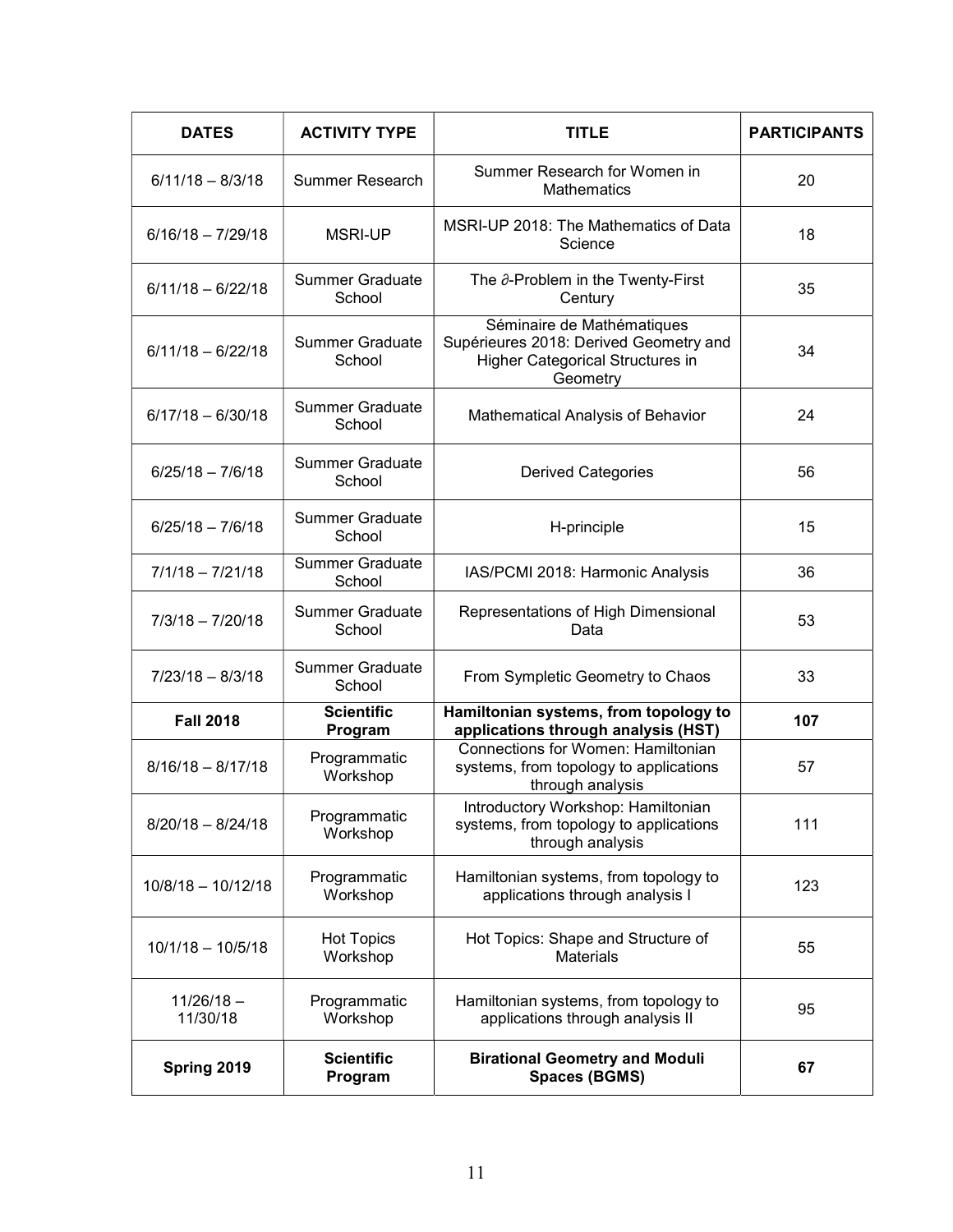| Spring 2019         | <b>Scientific</b><br>Program  | <b>Derived Algebraic Geometry (DAG)</b>                                                                 | 69  |
|---------------------|-------------------------------|---------------------------------------------------------------------------------------------------------|-----|
| $1/28/19 - 1/30/19$ | Programmatic<br>Workshop      | Joint Connections for Women: Derived<br>Algebraic Geometry, Birational Geometry<br>and Moduli Spaces    | 115 |
| $1/31/19 - 2/8/19$  | Programmatic<br>Workshop      | Joint Introductory Workshop: Derived<br>Algebraic Geometry and Birational<br>Geometry and Moduli Spaces | 209 |
| $3/25/19 - 3/29/19$ | Programmatic<br>Workshop      | Derived Algebraic Geometry and Its<br>Applications                                                      | 150 |
| $4/8/19 - 4/12/19$  | <b>Hot Topics</b><br>Workshop | Hot Topics: Recent Progress in<br>Langlands Program                                                     | 89  |
| $5/6/19 - 5/10/19$  | Programmatic<br>Workshop      | Recent Progress in Moduli Theory                                                                        | 147 |
| $8/13/18 - 5/24/19$ | <b>Scientific</b><br>Program  | <b>Complementary Program 2018-19</b>                                                                    | 17  |

# B. NSA supported Postdoctoral Fellows

There were 32 postdoctoral fellows who participated in the 2018-19 programs. The NSA grant, H98230-18-1-0188, funded three out of the 32 postdoctoral fellows. As outlined in the grant budget, we funded one postdoctoral fellow in the fall and two in the spring with an average stipend of \$6,000 per month for five months. Since the provisional Indirect Cost rate decreased from the proposed 21.48% to 20.132%, we were able to fund more in postdoc travel. Detailed financial information can be found in Section V.

Connor Jackman participated in the fall 2018 program, Hamiltonian Systems (HST).

|                           | Name: Connor Jackman                                                                                                                                      |                                                          |  |
|---------------------------|-----------------------------------------------------------------------------------------------------------------------------------------------------------|----------------------------------------------------------|--|
|                           | Year of $Ph D: 2018$                                                                                                                                      |                                                          |  |
|                           | Institution of Ph.D: UC Santa Cruz                                                                                                                        |                                                          |  |
|                           | problems                                                                                                                                                  | Dissertation title: Free Homotopy Classes in some N-body |  |
|                           | Ph.D. advisor:                                                                                                                                            | <b>Richard Montgomery</b>                                |  |
|                           | Mentor while at MSRI: Jacques Fejoz                                                                                                                       |                                                          |  |
| Jackman,<br><b>Connor</b> | Institution prior to obtaining the MSRI PD fellowship: UC Santa Cruz<br>Position at that institution: Graduate Student<br>Mentor (if applicable): Gil Bor |                                                          |  |
|                           |                                                                                                                                                           |                                                          |  |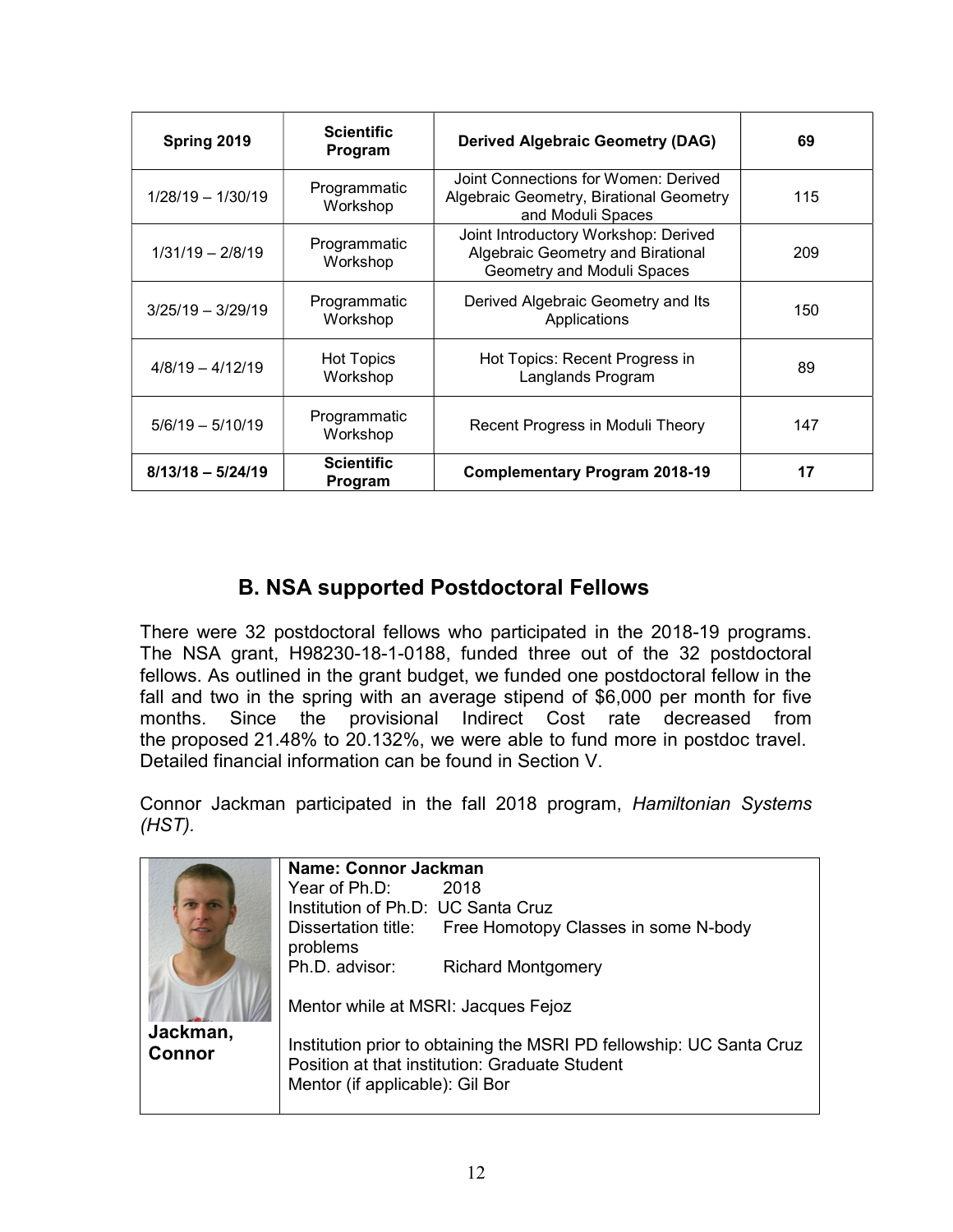| Institution (or company) where you are going after MSRI: Centro de<br>Investigación en Matemáticas (CIMAT)<br>Position at that institution: Postdoc                                                                                                                                                                                                                                                                                                                                                                                                                                                                                                                                                                                                                                                                                                                                               |
|---------------------------------------------------------------------------------------------------------------------------------------------------------------------------------------------------------------------------------------------------------------------------------------------------------------------------------------------------------------------------------------------------------------------------------------------------------------------------------------------------------------------------------------------------------------------------------------------------------------------------------------------------------------------------------------------------------------------------------------------------------------------------------------------------------------------------------------------------------------------------------------------------|
| <b>Postdoctoral fellow comments:</b><br>I am very grateful for having participated in the program this<br>semester at MSRI. The seminars and library were very inspiring to<br>me, and the chance to meet with experts has helped guide my future<br>projects.                                                                                                                                                                                                                                                                                                                                                                                                                                                                                                                                                                                                                                    |
| One of these projects is to describe symbol sequences for<br>Poincare's second species solutions. These are solutions of the<br>restricted 3-body problem which as the mass tends to zero tend to a<br>collision. To get symbol sequences, we will need to find which side<br>the massless body passes when the mass is non-zero. Meeting<br>Laurent Niedermann here, who in one of his first papers with J.P.<br>Marco proved the existence of second species orbits, has helped me<br>understand the analysis and ideas in this paper. I now confirmed that<br>the bounds I am seeking to improve will indeed tell us this<br>information. Currently I am writing a paper about symbol sequences<br>arising from such methods (work I did in my thesis), and these last<br>bounds will be the final piece in the paper.                                                                         |
| Also, Laurent and Jacques Féjoz have helped guide me to useful<br>references and taught me nice tricks for averaging over resonances.<br>With Jacques, I am using this to examine the existence of a solution<br>(with non-zero angular momentum) to the spatial 4-body problem<br>which never lies in a plane -- which would answer a question posed<br>by Montgomery at this Program.                                                                                                                                                                                                                                                                                                                                                                                                                                                                                                           |
| Another topic I learned more about here was the Jacobi-Maupertuis<br>metric in celestial mechanics. Discussions with Rick Moeckel have<br>interested me in the embedding problem of JM-metrics. These<br>metrics may have a Hill boundary -- points at which the metric<br>becomes zero, and the curvature goes to infinity. For central force<br>problems, Moeckel proved this obstructs embeddings as surfaces of<br>revolution in a whole neighborhood of the Hill boundary. For these<br>examples, the Hill boundary is a curve. I have found examples, when<br>the Hill boundary is a point, which do embed all the way up to this<br>Hill boundary. To make these examples we start with the surface of<br>revolution of an involute and then determine the appropriate JM-<br>metric. It will be an interesting future project to see if any interesting<br>JM-metrics can arise this way. |
| I think this fellowship has given my research program better focus on<br>some specific projects, which other researchers will be interested in.<br>And so, will be helpful for finding a future position.                                                                                                                                                                                                                                                                                                                                                                                                                                                                                                                                                                                                                                                                                         |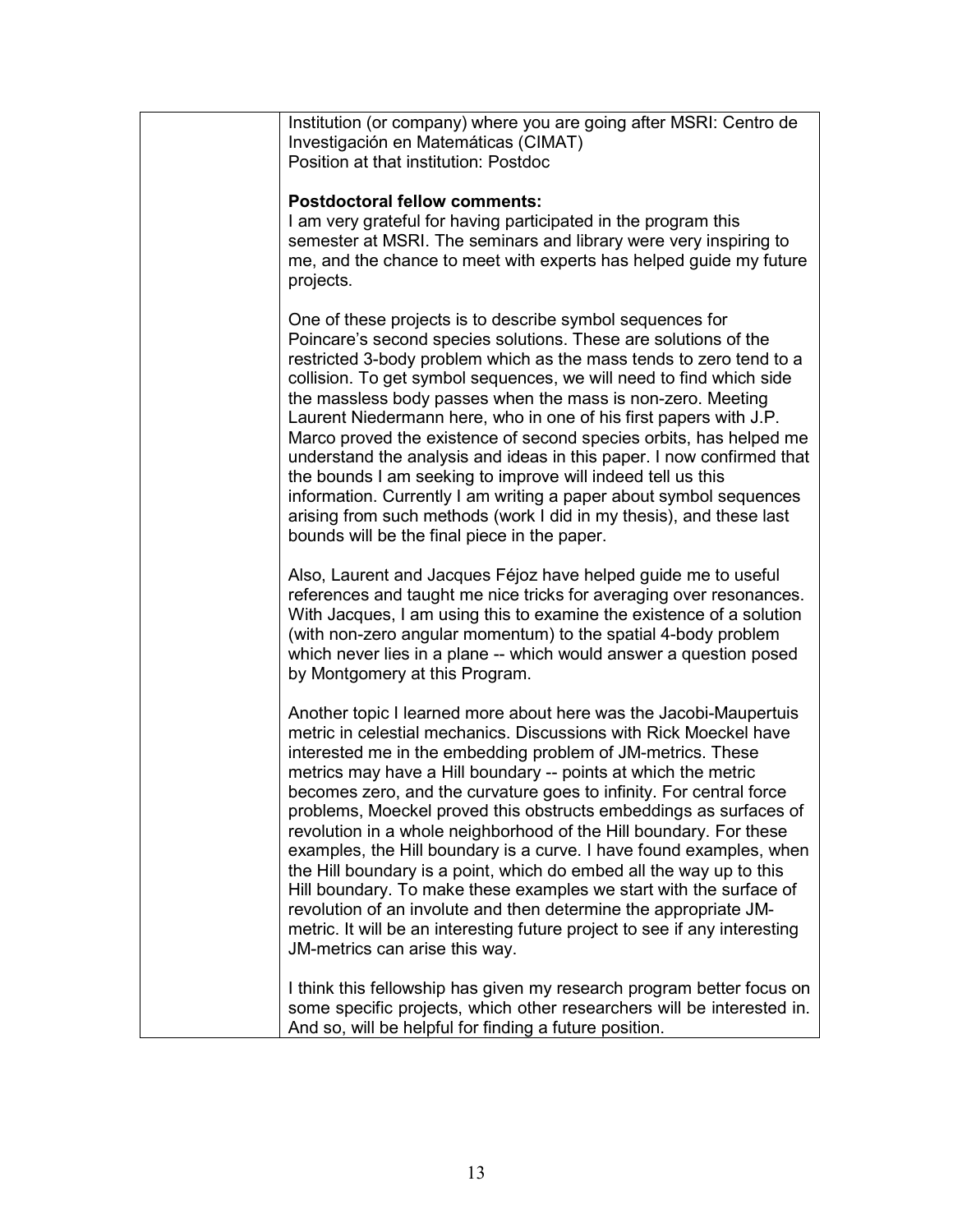Laure Flapan participated in the spring 2019 program, Birational Geometry and Moduli Spaces (BGMS).

|                  | Name: Laure Flapan<br>Year of Ph.D:<br>2017                                                                                                                                                                                                          |  |  |
|------------------|------------------------------------------------------------------------------------------------------------------------------------------------------------------------------------------------------------------------------------------------------|--|--|
|                  | Institution of Ph.D: UCLA                                                                                                                                                                                                                            |  |  |
|                  | Dissertation title: Hodge Structures with Hodge Numbers (n,                                                                                                                                                                                          |  |  |
|                  | 0,,0,n) and their Geometric Realizations                                                                                                                                                                                                             |  |  |
|                  | Ph.D advisor: Burt Totaro                                                                                                                                                                                                                            |  |  |
|                  | Mentor while at MSRI: Claire Voisin                                                                                                                                                                                                                  |  |  |
| Flapan,<br>Laure | Institution prior to obtaining the MSRI PD fellowship: Northeastern<br>University                                                                                                                                                                    |  |  |
|                  | Position at that institution: Postdoctoral Fellow and Research                                                                                                                                                                                       |  |  |
|                  | Instructor                                                                                                                                                                                                                                           |  |  |
|                  | Mentor (if applicable):                                                                                                                                                                                                                              |  |  |
|                  | Institution (or company) where you are going after the MSRI PD<br>Massachusetts Institute of Technology (MIT)<br>fellowship:<br>Position:<br>Postdoctoral Fellow and Pure Math Instructor<br>Anticipated length: 2 years<br>Mentor:<br>Davesh Maulik |  |  |
|                  | Postdoctoral fellow's comments:                                                                                                                                                                                                                      |  |  |
|                  | Was your experience at MSRI beneficial?                                                                                                                                                                                                              |  |  |
|                  | I had a very productive semester at MSRI. For the most part I                                                                                                                                                                                        |  |  |
|                  | worked on projects and collaborations that I had started prior to                                                                                                                                                                                    |  |  |
|                  | coming to MSRI. I revised and resubmitted two papers to journals as                                                                                                                                                                                  |  |  |
|                  | well as completed a rough draft of a paper for a new project I had                                                                                                                                                                                   |  |  |
|                  | begun just before coming to MSRI. I also began a new collaboration                                                                                                                                                                                   |  |  |
|                  | with two other postdocs at MSRI, Alex Perry and David Stapleton<br>(both of whom were visiting in an unofficial capacity), which would                                                                                                               |  |  |
|                  | not have been possible without the regular interaction facilitated by                                                                                                                                                                                |  |  |
|                  | the program. Additionally, I helped organize together with my mentor                                                                                                                                                                                 |  |  |
|                  | Claire Voisin, a learning seminar to read a paper that both of us had                                                                                                                                                                                |  |  |
|                  | been interested in for a long time but had found too inaccessible to                                                                                                                                                                                 |  |  |
|                  | read alone.                                                                                                                                                                                                                                          |  |  |
|                  |                                                                                                                                                                                                                                                      |  |  |
|                  | I found the experience of participating in the seminar very helpful<br>and I learned a lot of new things from it. I anticipate that what I                                                                                                           |  |  |
|                  | learned will have great research implications for me in the future.                                                                                                                                                                                  |  |  |
|                  | Also as a result of my mentorship by Claire Voisin, I received an                                                                                                                                                                                    |  |  |
|                  | invitation to officially visit her in Paris this coming spring and attend                                                                                                                                                                            |  |  |
|                  | her series of lectures at the College de France. This also will be of                                                                                                                                                                                |  |  |
|                  | enormous professional benefit to me.                                                                                                                                                                                                                 |  |  |
|                  |                                                                                                                                                                                                                                                      |  |  |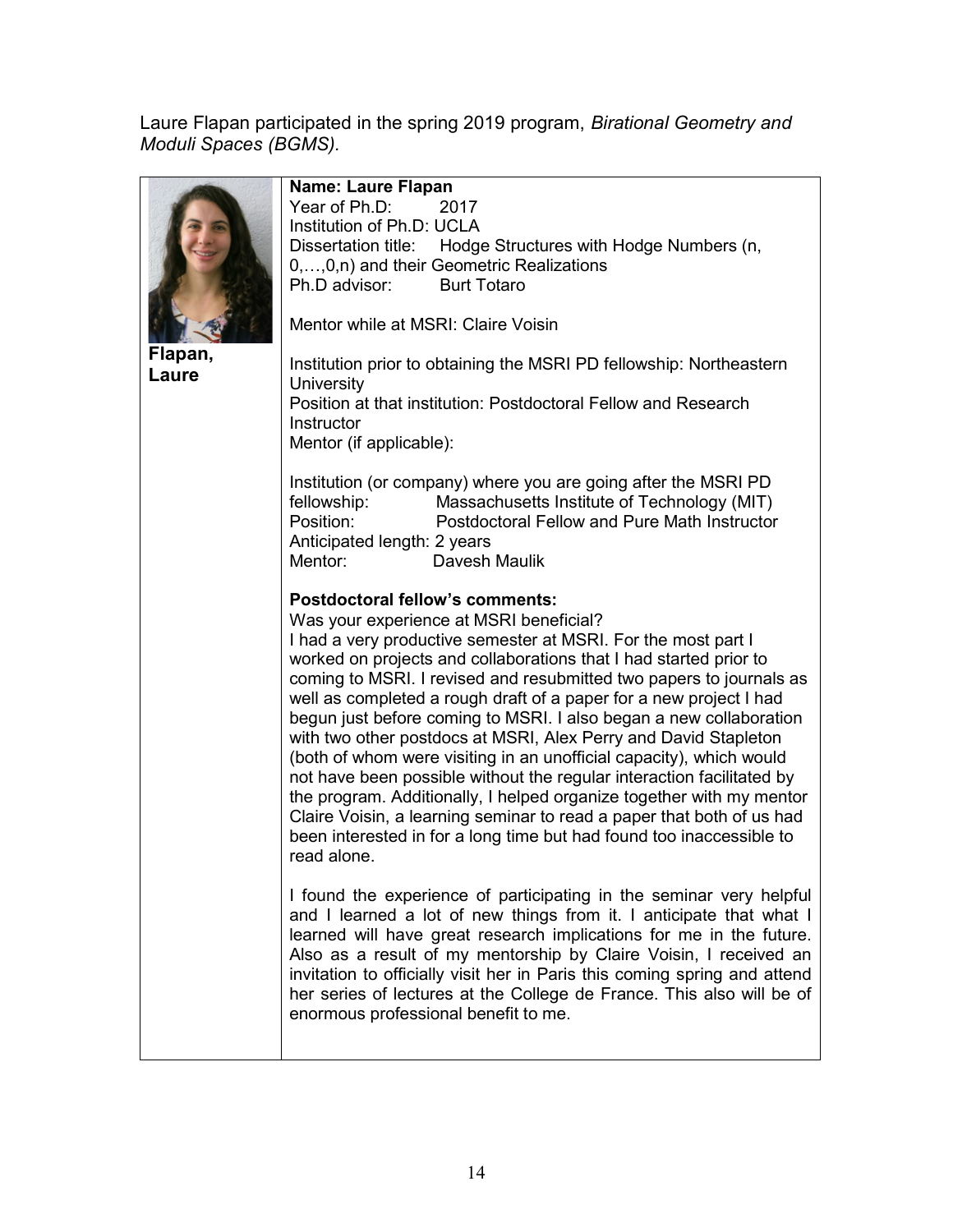Paul VanKoughnett participated in the spring 2019 program, Derived Algebraic Geometry (DAG).

|                       | Name: Paul VanKoughnett<br>Year of Ph.D.:<br>2018<br>Institution of Ph.D: Northwestern University<br>Localizations of E-theory and Transchromatic<br>Dissertation title:<br>Phenomena in Stable Homotopy Theory<br>Ph.D. advisor:<br><b>Paul Goerss</b>                                                                                                                                                                                                                                                                                                                                                                                                                                |
|-----------------------|----------------------------------------------------------------------------------------------------------------------------------------------------------------------------------------------------------------------------------------------------------------------------------------------------------------------------------------------------------------------------------------------------------------------------------------------------------------------------------------------------------------------------------------------------------------------------------------------------------------------------------------------------------------------------------------|
| VanKoughnett,<br>Paul | Mentor while at MSRI: Craig Westerland<br>Institution prior to obtaining the MSRI PD fellowship: Purdue<br>University                                                                                                                                                                                                                                                                                                                                                                                                                                                                                                                                                                  |
|                       | Institution (or company) where you are going after the MSRI PD<br>fellowship: Purdue University Position: Golomb Visiting Assistant<br>Professor<br>Anticipated length (if it is a tenure track position just write tenure-<br>track): 3 years total, 2 more starting next year<br>Mentor (if applicable): None                                                                                                                                                                                                                                                                                                                                                                        |
|                       | <b>Postdoctoral fellow's comments:</b><br>I spent much of the beginning of the semester on old collaborations<br>- a paper on tmf-cooperations with Dominic Culver (still in progress)<br>and one on Goerss-Hopkins obstruction theory with Piotr<br>Pstragowski. Though neither of my coauthors was here, I found the<br>supportive research environment, and the wonderful audience of<br>homotopy theorists to share my work with, incredibly helpful.                                                                                                                                                                                                                              |
|                       | I also got a lot out of the numerous seminars and reading groups,<br>particularly one on prismatic cohomology and one on Lurie's<br>approach to elliptic cohomology, and a seminar I ran with some of<br>the other postdocs on p-adic geometry and topological Hochschild<br>homology. The time available for me to spend with this new and<br>innovative material helped me move from acquaintance with it<br>down the road to mastery. I've begun over the last month to work<br>on a project related to elliptic cohomology that applies Lurie's<br>technology to exterior powers of p-divisible groups.                                                                            |
|                       | But by far my favorite thing about working here has been<br>collaborating. I've had a really successful collaboration with Irina<br>Bobkova, Tobias Barthel, and Craig Westerland, using a broad mix<br>of ideas from homotopy theory and derived algebraic geometry to<br>get a decomposition of the Picard group of the K(n)-local homotopy<br>category. Irina and I have also been working on a number of other<br>projects, including one investigating relationships between notions<br>of K(n)-local duality and one attempting to prove a conjecture of<br>Mark Behrens about a factorization of the K(2)-local sphere into<br>"hemispheres" having to do with elliptic curves. |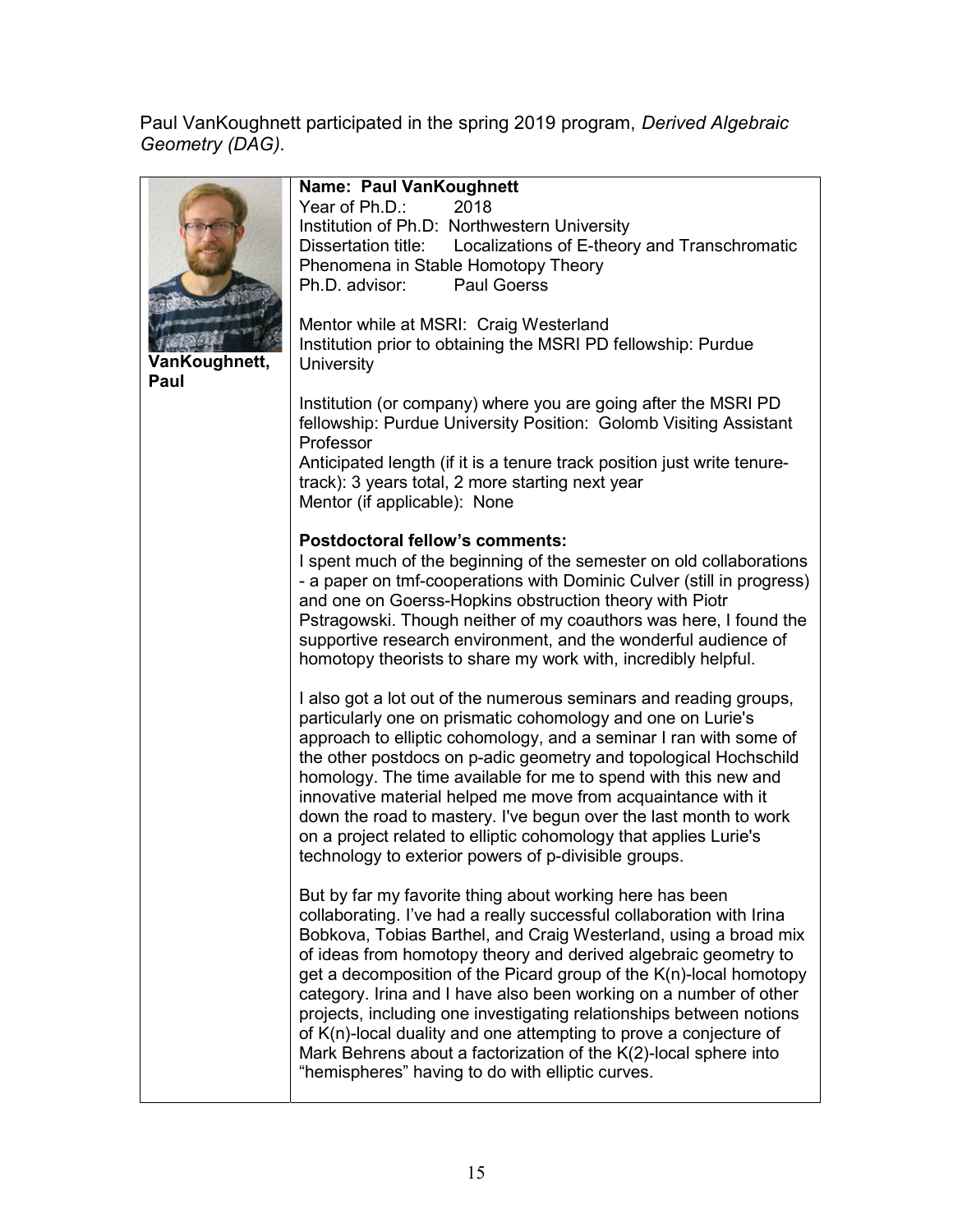| Was your experience at MSRI beneficial? Why or why not?             |
|---------------------------------------------------------------------|
| Do you believe it had helped you find a position?                   |
| I'm not going on the job market next year, and it's hard to say how |
| MSRI will affect whatever happens when I do. But mathematically     |
| speaking, my time here has helped me develop a new and more         |
| mature direction in my research. I think these programs are         |
| incredible and hope MSRI keeps doing them for years to come.        |